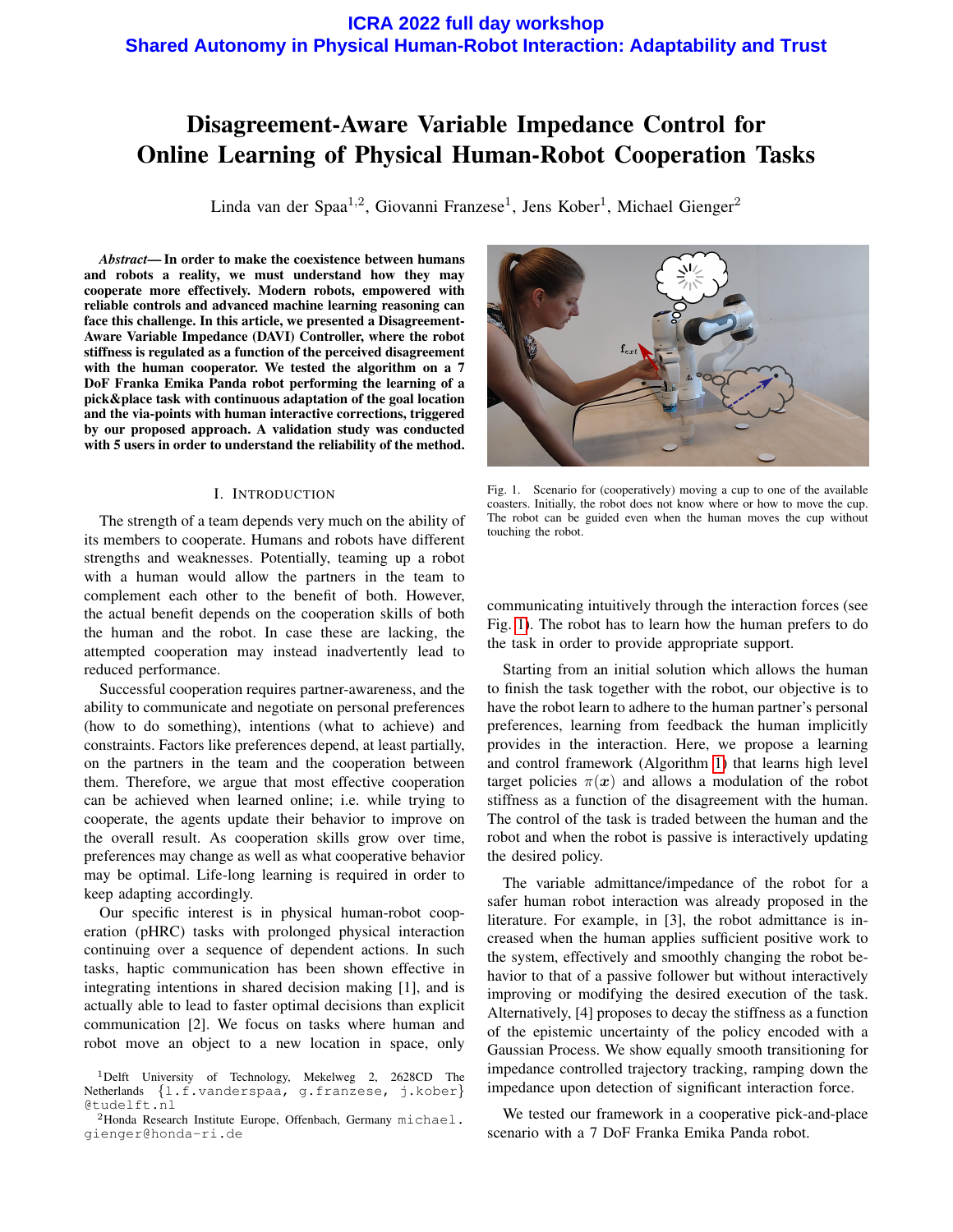# Algorithm 1: DAVI controller framework

|                         | 1 Initialize $\{S, \pi(\mathbf{x})\}$                                                                                |
|-------------------------|----------------------------------------------------------------------------------------------------------------------|
|                         | 2 while <i>Episode</i> do                                                                                            |
| 3                       | $RobothControl = (K > 0)$                                                                                            |
| $\overline{\mathbf{4}}$ | if $\dot{\mathbf{x}} = 0 \land \text{!} RobothControl$ then                                                          |
| 5                       | $S = S \cup x$                                                                                                       |
| 6                       | $\pi(\mathbf{x}_0) = x$                                                                                              |
| 7                       | <b>if</b> $((RobothControl \wedge   \mathbf{x} - \mathbf{x}_q   < \varepsilon) \vee$                                 |
|                         | $\langle !\textit{RobothControl} \wedge \mathbf{x} \in \mathcal{S} \rangle$ $\wedge \pi(\mathbf{x}) \neq \{\}\$ then |
| 8                       | $RobothControl = True$                                                                                               |
| 9                       | $\mathbf{x}_q = \pi(\mathbf{x})$                                                                                     |
| 10                      | $\mathbf{x}_0 = \mathbf{x}$                                                                                          |
| 11                      | <b>if</b> RobotInControl <b>then</b>                                                                                 |
| 12                      | $\hat{\mathbf{x}} = f(\mathbf{x}, \mathbf{x}_a, \mathbf{x}_0)$<br>Eq. $(2)$                                          |
| 13                      | $\gamma = \text{Disagreement}(\mathbf{f}_{\text{ext}})$                                                              |
| 14                      | $K = \text{ImpedanceModulation}(\gamma)$<br>Eq. $(4)$                                                                |
| 15                      | ImpedanceControl $(\hat{\mathbf{x}}, K)$                                                                             |
|                         |                                                                                                                      |

# II. DAVI CONTROLLER

<span id="page-1-0"></span>Our DAVI controller allows an incremental learning of the policy while being user friendly on the interaction with the human. The Algorithm [1](#page-1-0) gives a hint on what happens during every learning episode. We can recognize:

- an initial set of states  $S$  (which could be empty)
- a policy  $\pi(x)$  that learns the desired next goal of the robot
- an impedance control low defined by the attractor  $\hat{x}$  and the stiffness  $K$ , allowing safe and comfortable humanrobot interaction during action execution
- a disagreement detection based on the sensed external force
- the possible switching of the controller and move the robot in a gravity compensation mode letting the human to provide kinesthetic teaching.

# *A. Cartesian Impedance Control*

As a base control layer, we use a Cartesian impedance controller. Briefly, in Cartesian impedance control [5], the end-effector dynamics are modeled in the form of a massspring-damper system

<span id="page-1-2"></span>
$$
\Lambda(\mathbf{q})\ddot{\mathbf{x}} = \mathbf{K}\Delta\mathbf{x} - \mathbf{D}\dot{\mathbf{x}} + \mathbf{f}_{\text{ext}},\tag{1}
$$

where  $\Lambda(q)$  is the physical system's Cartesian inertia matrix,  $K$  is a diagonal matrix with the desired stiffness in the principal directions, D is the corresponding critical damping matrix, and  $f_{ext}$  are the external forces. The external forces are estimated using the provided model of the robot (mass matrix, Coriolis, gravity) and the estimated joint friction provided in [6].

We distinguish between active and passive mode. In active mode, the end-effector is controlled to follow a trajectory. In passive mode, the end-effector stiffness and damping are set to zero. In this circumstance the robot is still gravity compensated. At any time during active mode, a detected disagreement would trigger a transition to passive mode;

this allow the human to kinesthetically demonstrate the new desired behavior. At all times, the robot records the states and actions it observes during interactive task execution so it can learn from them.

# *B. State and Action Learning from Interactions*

We define our set of states  $S$  as the points through which the human may want the robot to pass when doing the task. Here, we just consider a 3D end-effector workspace with a fixed end-effector orientation, not caring about the robot's joint configuration. Initially, the state space only contains the starting position, and no desired actions are known. A new state is added when the robot is stopped in an unknown state for 0.25 seconds, line 5 of Al. [1.](#page-1-0) The data aggregation is communicated to the user by a haptic vibration of the endeffector. The next goal  $x_g$  of the robot is considered as the high-level action coming from the policy, line 9 of Al. [1.](#page-1-0)

During active mode, if a known state is visited, the robot will remember where to go next. However, if the robot is corrected to go to a different subsequent state, which may also be a known state, the policy is update, line 6 of Al. [1.](#page-1-0) If the robot stays at a state for at least 5 seconds, the state is flagged as a final goal state. Before the state is added, the robot hand signals with a countdown of three vibrations to alert the human. This would allow them to continue the demonstration if the state was not their intended final goal. During passive mode, the robot is considered to be in a state if the end-effector is within 2 cm distance of the point defining the state. To help the human feel where the states are, we let the robot transition to active attraction to the state point if it is within 10 cm distance.

We connect the current state and the next desired one with a straight-line trajectory, assuming the absence of obstacles. For trajectory tracking, we employ a relatively low impedance (of max. 600 N/m), allowing safe physical interaction. We apply online attractor distance modulation [7] to allow a reactive following with a limit on the force exerted by the robot according to

<span id="page-1-1"></span>
$$
\hat{\mathbf{x}} = \mathbf{x}_0 + \alpha (\mathbf{x}_g - \mathbf{x}_0) \qquad 0 \le \alpha \le 1 \tag{2}
$$

$$
\dot{\alpha} = \frac{v_{\text{ref}}}{\|\mathbf{x}_g - \mathbf{x}_0\|} \frac{1}{1 + \|\mathbf{x} - \hat{\mathbf{x}}\| / l}
$$
(3)

where  $\alpha$  determines the progress of the linear trajectory, l the equivalent tracking error that makes the progress rate to drop to half, and  $v_{ref}$  (of 0.3 m/s) is the desired Cartesian linear velocity.

#### *C. Disagreement Detection*

Intuitively, disagreement can be detected based on interaction force/torque, or deviations from the expected trajectory. The two are coupled by the set robot impedance(s). Alternatively, we can detect disagreement based on the human *virtual* work, the work they would do if the robot would not exert a force. In contrast to reacting to the actual work the human does [3], this also detects disagreement when the human keeps the robot from moving.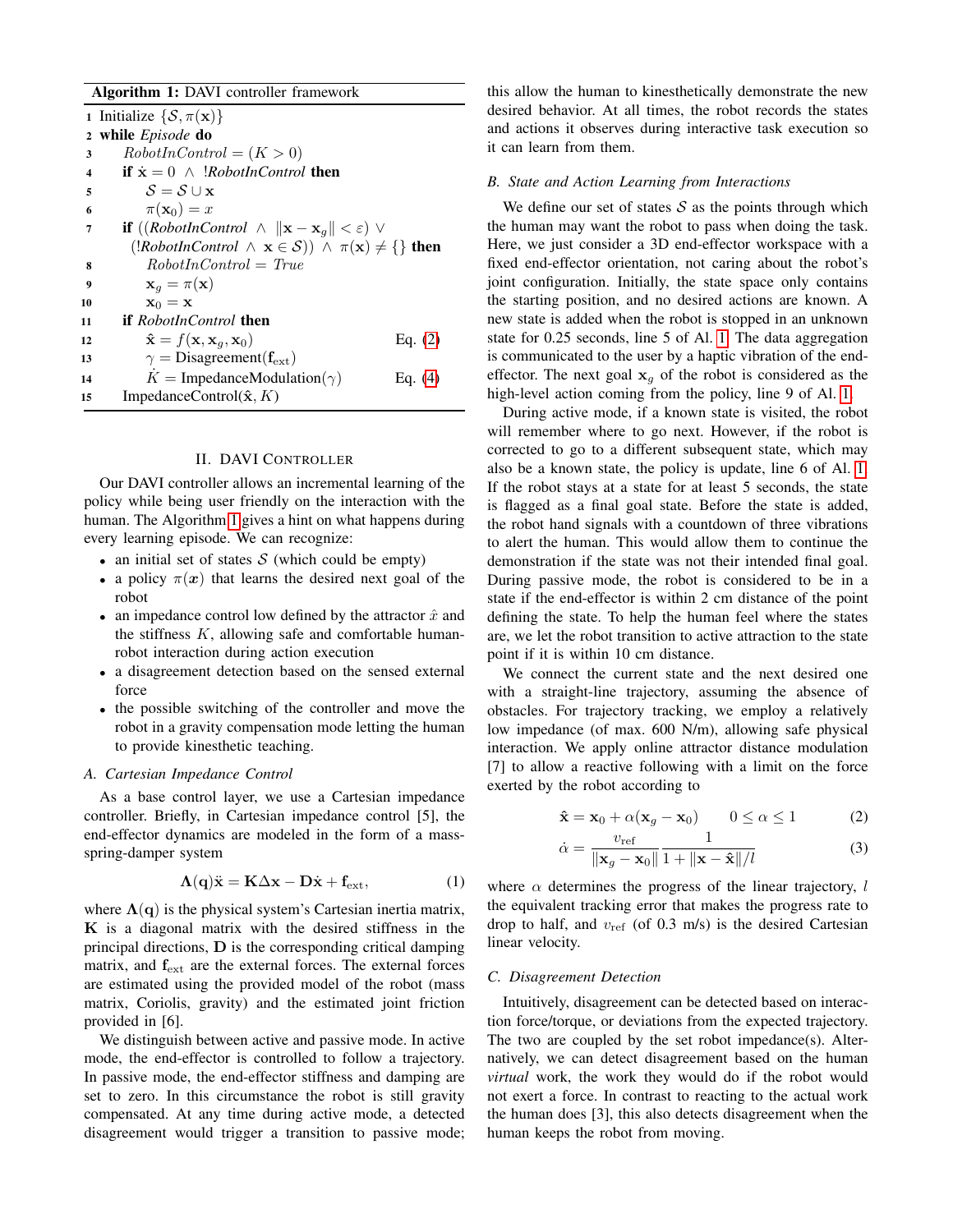Looking at Eq. [\(1\)](#page-1-2) and neglecting, for simplicity, the robot accelerations and velocity, the external force is displacing the robot according to  $f_{ext} = -K\Delta x$ . This means that we can estimate the virtual work done by the external forces as  $E_{ext} = -f_{ext} \Delta x = f_{ext}^T K^{-1} f_{ext}$ . This equation is meaningful as long as the stiffness is positive. Considering that the injected external energy can only be estimated as a function of the norm of the external force (and controlled stiffness), we assign a negative value to our disagreement constant  $\gamma$  every time the external force is beyond a safety threshold  $f_{ext}^{th}$  and positive otherwise. The stiffness changes according to

<span id="page-2-0"></span>
$$
\dot{K} = \text{sign}(\gamma) K_{\text{max}} / \Delta t_{\text{transition}}.
$$
 (4)

The stiffness value will saturate when it goes beyond the set max limit. The hyperparameter  $\Delta t$ <sub>transition</sub> regulates the desired stiffness rate during the negotiation phase on whom has fully control of the task. If an external force was applied unintentionally, as long as the interaction was not longer than  $\Delta t$ <sub>transition</sub>, then the impedance has not dropped entirely to zero and hence the passive mode is not activated. When the force drops again below the safety threshold, positive  $\gamma$  of Eq. [\(4\)](#page-2-0) will ramp the stiffness back up to the maximum. This hysteresis time band helps to prevent unintentional switching from robot to human control [8]. Once the impedance on the trajectory the robot was following has become zero, the robot changes to passive mode. From now on, it keeps track of its proximity to the states it has stored in its model. The robot transitions back to active mode, i.e.,  $\gamma$  becomes positive, when it detects itself in a state (other than the one it just came from) where it knows what action to take.

# III. EXPERIMENTAL VALIDATION

We test our general framework on the pick&place task shown in Fig. [1.](#page-0-0) The cup can be moved to one of the other coasters, but our robot has no information on them or any prior on how it might move. For a parameterized behavior, knowledge of the environment, such as where the coasters are, would improve generalizability. But just for showing the use of interactive learning with disagreement-awareness, we test in a fixed environment, only using the end-effector position and external force data.

We asked five people to teach the same task of pick&place of Fig. [1.](#page-0-0) Their expertise in robotics ranged from beginner to expert. The goal was to challenge the algorithm robustness with all possible interactions, from under to over-confident. The participants first showed the robot to place the cup on one of the other coasters, with an arbitrary number of intermediate states. Next, they altered the trajectory to pass through at least one additional or alternative state. At least once, they were asked to steer the robot to another coaster, a new goal state. Each participant was asked to disagree with the robot at least once, moving the robot to a different point in space, unknown and known, in each of the following ways:

- moving the robot in a different direction w.r.t. the trajectory followed initially,
- stopping the robot on the trajectory it is executing,



<span id="page-2-1"></span>Fig. 2. Position, resultant force and stiffness of the end-effector during an action that is corrected to a new position in space on the trajectory the robot was executing. The colors in the position plots indicate  $x$  (blue),  $y$  (orange) and z (green) respectively. The phase bar shows first the robot is in control. Upon detecting disagreement, the control transferred to the human.

• making the robot move over a state without stopping there, teaching it to move to a further lying state instead.

Figure [2](#page-2-1) shows the position and force result of a disagreement case. A new state is learned on the executed trajectory. It is a typical force profile for all cases of disagreement. Cases in which a state is added in a different region in space generally only show a higher force peak. After the disagreement phase, the human is free to teach the robot a new state, which it registers when its motion is stopped. This is observed at  $t = 96.7$ s. After that, we see the the force on the end-effector increase again. Since the robot has arrived in a state it had not seen before, the user is performing a kinesthetic demonstration to show the robot what it should do the next time it arrives in the state that was just observed.

Less experienced users struggled considerably more with deciding on their preferences and remembering them. While they could teach the robot the same things, they experienced increased difficulty. They tended to be more surprised when the robot would activate to start moving towards a state it had recognized as close. We let that be the robot's way of asking the human: "is this where you want to go?" But less experienced users reflexively let go, or at least did not immediately resist the robot, which the robot would interpret as confirmation, until the human would actively disagree again. This led to some confusion, stiffness going up and down and some additional interaction forces. However, when the users understood they were basically negotiating with the robot, they could successfully push their point and make the robot understand.

Figure [3](#page-3-0) shows a state set that is learned with an inexperienced user. At the start, the robot only knows the state marked "t=0.0". Each state is marked with the time it was added to the robot's state set. The recorded end-